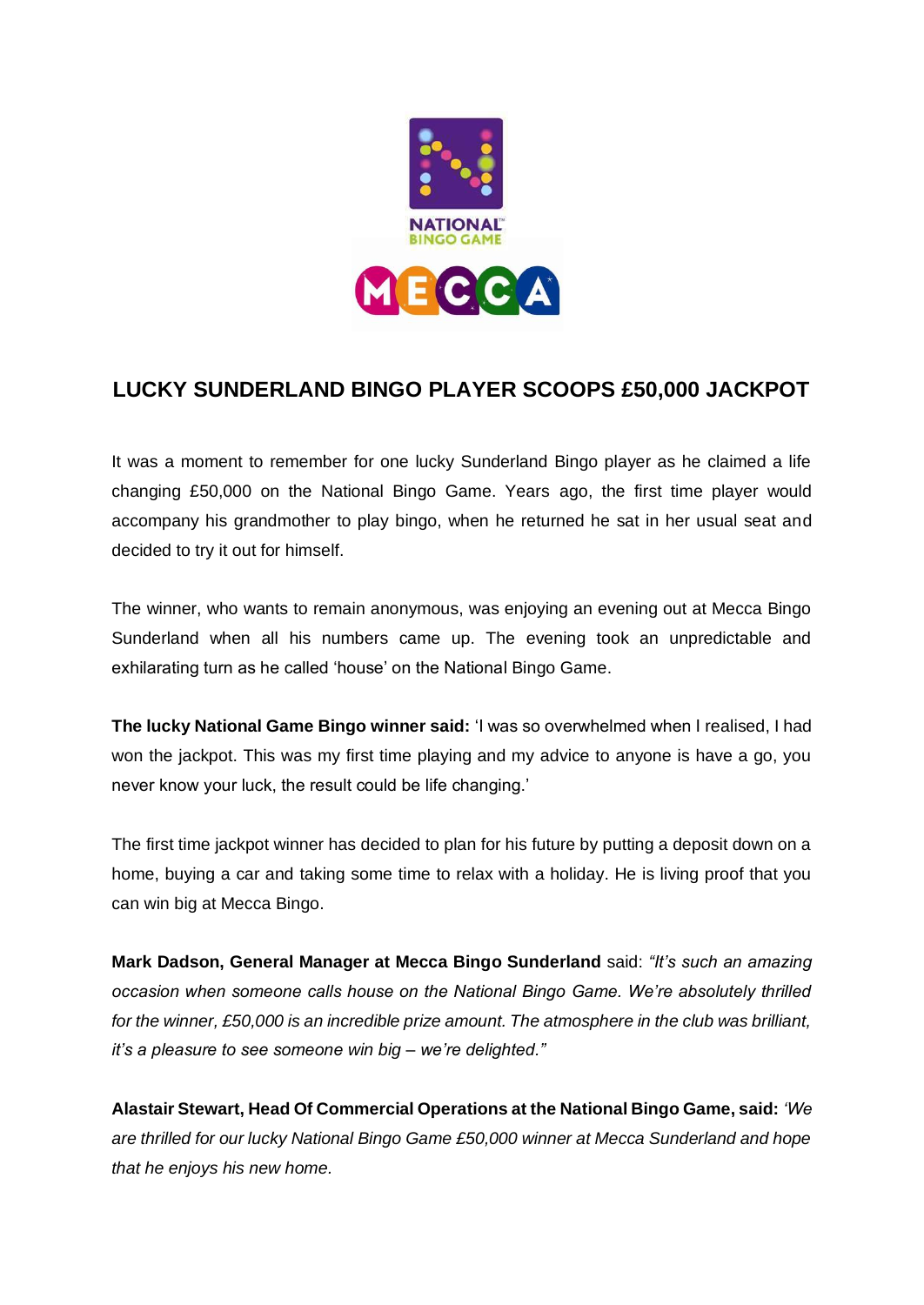To find a participating club and for further information on the **National Bingo Game** visit [www.nationalbingo.co.uk.](http://www.nationalbingo.co.uk/) Or follow us on Facebook [\(www.facebook.com/NationalBingoGame\)](http://www.facebook.com/NationalBingoGame) and Twitter.com @nationalbingo.

All players must be aged 18 or over. The National Bingo Game is played under the provisions of The Gambling Act 2005 and played under National Bingo Game Players' Rules. Players should always gamble responsibly. For more information and advice visit [www.BeGambleAware.org](http://www.begambleaware.org/)

## **-ENDS-**

## **Notes to Editors**

#### **About Mecca**

Owned by the Rank Group Plc, Mecca Bingo is one of the largest Bingo and Slots operators in the UK.

Mecca provides entertainment across its UK wide venues as well as online which includes free to play as well as paid games, plus bingo rooms that raise funds for charity partner Carers Trust.

Mecca Bingo has a firm commitment to safer gambling with a range of tools and support services to ensure that customers can always keep it fun. These include deposit limits, reality checks and take a break as well as direct support from the customer care team.

Strictly over-18s only. Please bet responsibly. [www.begambleaware.org.](http://www.begambleaware.org/)

For further information on retail venues and online play go to : [www.meccabingo.com](http://www.meccabingo.com/)

#### **About The National Game**

- The National Bingo Game started in 1986, with the current format launched on 30<sup>th</sup> April 2018
- The new National Bingo Game is a Full House only game and offers players the following prizes: Club Prize – won in every club, on every game Jackpot Prizes of £50,000, £1,000 and £100
- To win a Club Prize a player must be the first in their participating venue to successfully complete a full house.
- To win a Jackpot Prize a player must be the first in their participating venue to successfully complete a full house as follows in the following number of calls: 16 numbers or less to win £50,000 20 numbers or less to win £1,000
	- 24 numbers or less to win £100
- Tickets for the National Bingo Game are £1 for 2 tickets OR £2 for 5 tickets